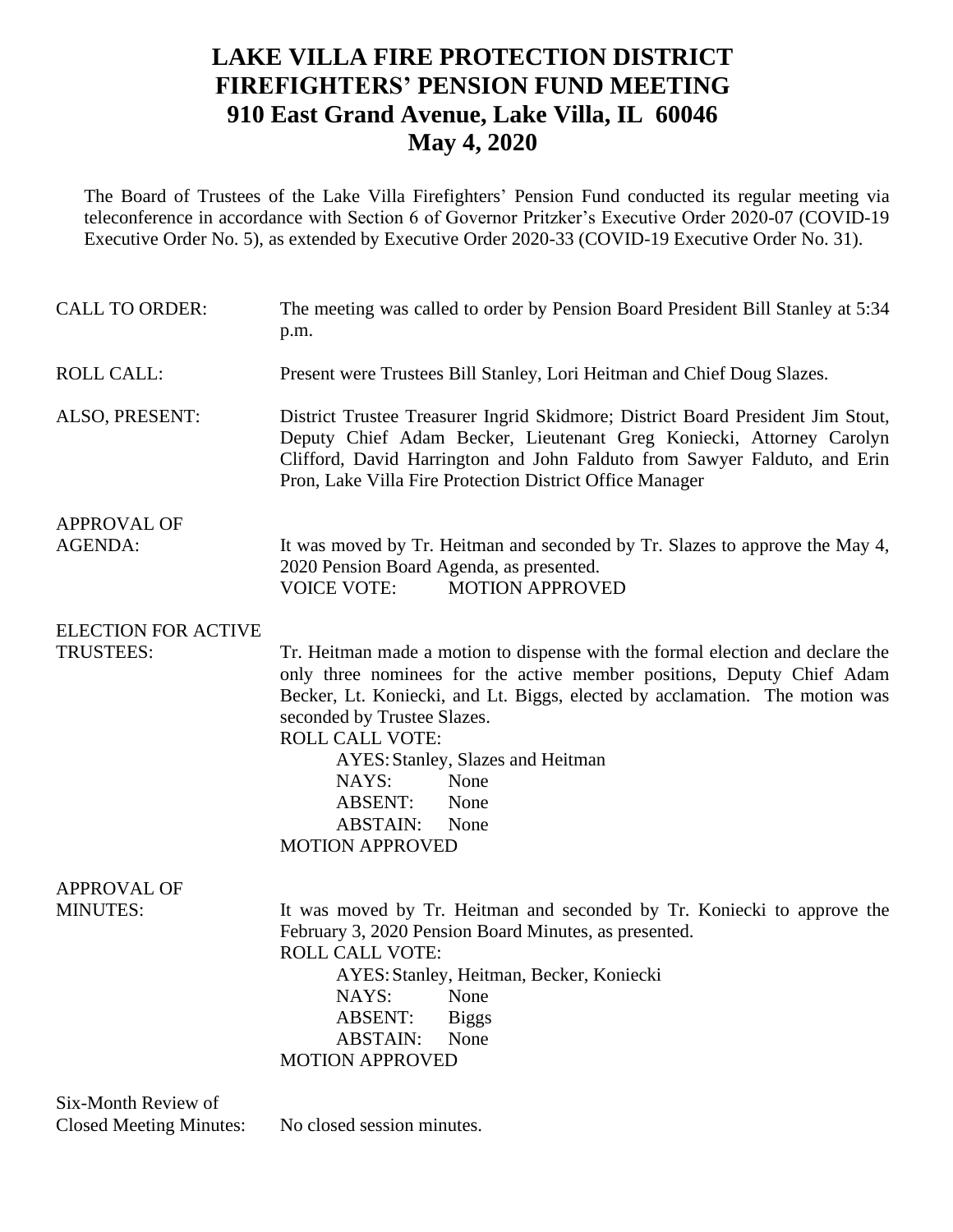## TREASURER'S/ INVESTMENT REPORTS

| <b>Financial Statements:</b>                            | <b>ROLL CALL VOTE:</b><br>NAYS:                                                                                                                                                       | Treasurer Skidmore read the Treasurer's report from April 30, 2020 with total<br>assets of \$3,653,833.54. It was moved by Tr. Heitman and seconded by Tr.<br>Becker to approve the Treasurer's report, as presented.<br>AYES: Stanley, Heitman, Becker, Koniecki<br>None |  |
|---------------------------------------------------------|---------------------------------------------------------------------------------------------------------------------------------------------------------------------------------------|---------------------------------------------------------------------------------------------------------------------------------------------------------------------------------------------------------------------------------------------------------------------------|--|
|                                                         | ABSENT:                                                                                                                                                                               | <b>Biggs</b>                                                                                                                                                                                                                                                              |  |
|                                                         | ABSTAIN:                                                                                                                                                                              | None                                                                                                                                                                                                                                                                      |  |
|                                                         | <b>MOTION APPROVED</b>                                                                                                                                                                |                                                                                                                                                                                                                                                                           |  |
| Payment of Bills:                                       | It was moved by Tr. Heitman and seconded by Tr. Koniecki to approve the<br>payment of bills since the February 3, 2020 meeting in the amount of \$3,212.50.<br><b>ROLL CALL VOTE:</b> |                                                                                                                                                                                                                                                                           |  |
|                                                         | AYES:                                                                                                                                                                                 | Stanley, Heitman, Becker, Koniecki                                                                                                                                                                                                                                        |  |
|                                                         | NAYS:                                                                                                                                                                                 | None                                                                                                                                                                                                                                                                      |  |
|                                                         | ABSENT:                                                                                                                                                                               | <b>Biggs</b>                                                                                                                                                                                                                                                              |  |
|                                                         | <b>ABSTAIN:</b>                                                                                                                                                                       | None                                                                                                                                                                                                                                                                      |  |
|                                                         | <b>MOTION APPROVED</b>                                                                                                                                                                |                                                                                                                                                                                                                                                                           |  |
| Lieutenant Justin Biggs joined the meeting at 5:50 p.m. |                                                                                                                                                                                       |                                                                                                                                                                                                                                                                           |  |

| Review of Sawyer         |                                                                                                  |                                                                                                                                                                                                                                                                                                                                                                                                                                                                                                                                                                               |
|--------------------------|--------------------------------------------------------------------------------------------------|-------------------------------------------------------------------------------------------------------------------------------------------------------------------------------------------------------------------------------------------------------------------------------------------------------------------------------------------------------------------------------------------------------------------------------------------------------------------------------------------------------------------------------------------------------------------------------|
| <b>Falduto Report:</b>   | <b>ROLL CALL VOTE:</b><br>AYES:<br>NAYS:<br>ABSENT:<br><b>ABSTAIN:</b><br><b>MOTION APPROVED</b> | David Harrington from Sawyer Falduto reported to the Board on the<br>investments held with Charles Schwab. Total assets held in the Schwab<br>account at the end of First quarter (March 31, 2020) were \$3,595,485. For<br>the first quarter, the investment return for the portfolio, net of fees, was<br>-6.07%, compared to the benchmark return at -6.99% It was moved by<br>Tr. Heitman and seconded by Tr. Koniecki to accept the Quarterly<br>Investment Performance Report from March 31, 2020.<br>Stanley, Heitman, Becker, Koniecki, Biggs<br>None<br>None<br>None |
| Investment Policy and/or |                                                                                                  |                                                                                                                                                                                                                                                                                                                                                                                                                                                                                                                                                                               |
| <b>Asset Allocation:</b> |                                                                                                  |                                                                                                                                                                                                                                                                                                                                                                                                                                                                                                                                                                               |
|                          | was seconded by Trustee Koniecki.<br><b>ROLL CALL VOTE:</b><br>AYES:                             | Trustee Heitman made a motion to accept the changes to the Investment policy<br>to include the Sustainable Investing Act and benchmarks change. The motion<br>Stanley, Heitman, Becker, Koniecki, Biggs                                                                                                                                                                                                                                                                                                                                                                       |
|                          | NAYS:                                                                                            | None                                                                                                                                                                                                                                                                                                                                                                                                                                                                                                                                                                          |
|                          | ABSENT:                                                                                          | None                                                                                                                                                                                                                                                                                                                                                                                                                                                                                                                                                                          |
|                          | <b>ABSTAIN:</b>                                                                                  | None                                                                                                                                                                                                                                                                                                                                                                                                                                                                                                                                                                          |
|                          | <b>MOTION APPROVED</b>                                                                           |                                                                                                                                                                                                                                                                                                                                                                                                                                                                                                                                                                               |
|                          |                                                                                                  |                                                                                                                                                                                                                                                                                                                                                                                                                                                                                                                                                                               |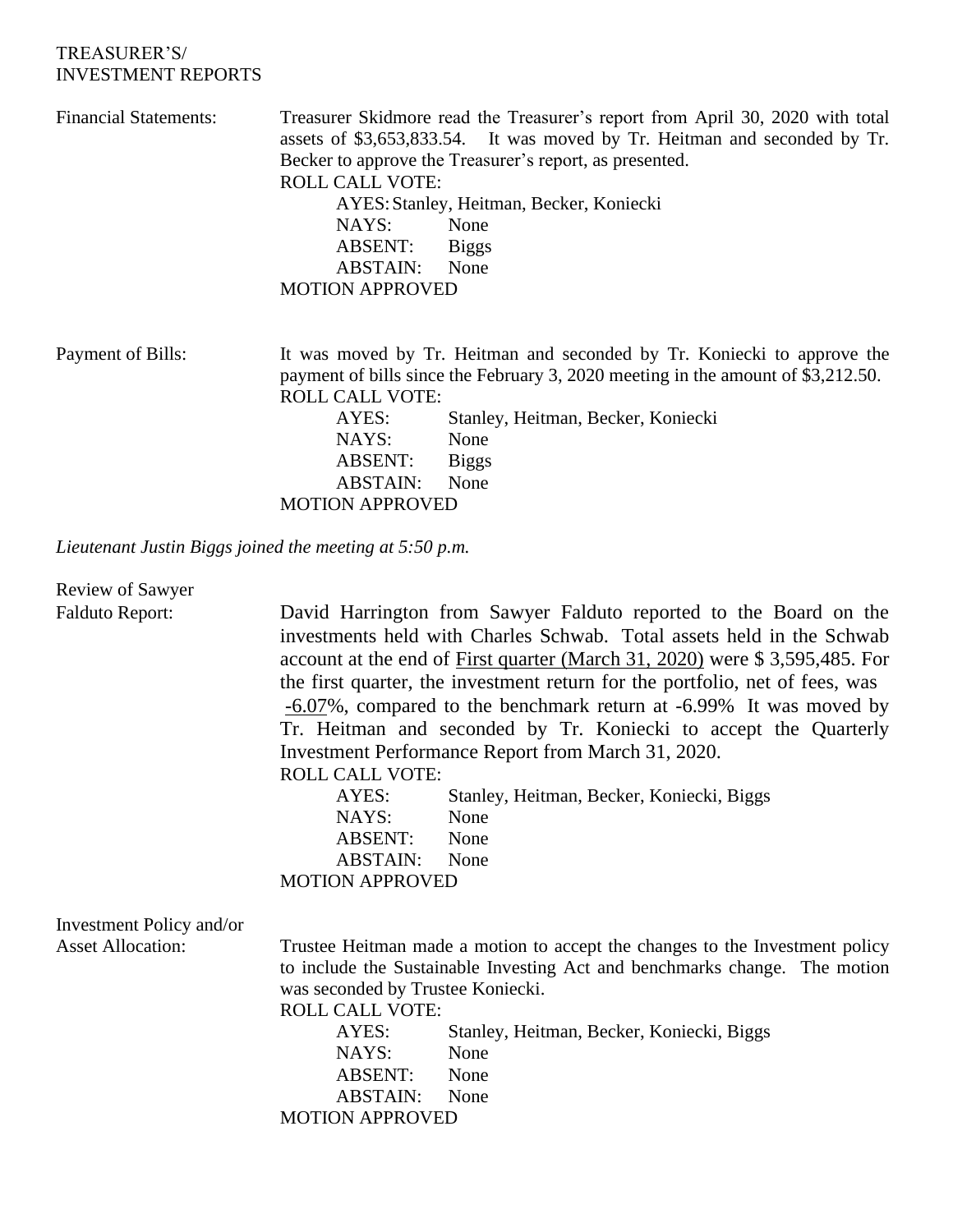| <b>APPLICATIONS FOR</b><br><b>MEMBERSHIP</b>                                                        |                                                                                                                                                                                                                                                                                                                                                                 |  |  |
|-----------------------------------------------------------------------------------------------------|-----------------------------------------------------------------------------------------------------------------------------------------------------------------------------------------------------------------------------------------------------------------------------------------------------------------------------------------------------------------|--|--|
| <b>Combined Creditable</b><br><b>Service Requests:</b>                                              | Attorney Clifford advised the Board to monitor the creditable service requests<br>from the new members and acknowledge when completed by each member.                                                                                                                                                                                                           |  |  |
| <b>Military Service Purchase</b><br>Requests:                                                       | The Board will continue to monitor a possible military service purchase inquiry<br>from one of its new members.                                                                                                                                                                                                                                                 |  |  |
| <b>OLD BUSINESS</b>                                                                                 |                                                                                                                                                                                                                                                                                                                                                                 |  |  |
| <b>Resolution for Signatory</b><br>Authority:                                                       | Trustee Heitman made a motion to approve the 2020-01 Resolution for<br>Establishing Signatory Authority. The motion was seconded by Trustee<br>Koniecki.<br><b>ROLL CALL VOTE:</b><br>AYES:<br>Stanley, Heitman, Becker, Koniecki, Biggs<br>None<br>NAYS:<br><b>ABSENT:</b><br>None<br><b>ABSTAIN:</b><br>None<br><b>MOTION APPROVED</b>                        |  |  |
| <b>Draft of Board Rules:</b>                                                                        | Tabled to the third quarter meeting.                                                                                                                                                                                                                                                                                                                            |  |  |
| <b>Statements of Economic</b><br>Interest:                                                          | Completed by Trustees                                                                                                                                                                                                                                                                                                                                           |  |  |
| <b>NEW BUSINESS</b>                                                                                 |                                                                                                                                                                                                                                                                                                                                                                 |  |  |
| Lauterbach & Amen<br><b>Engagement Letters:</b>                                                     | Trustee Heitman made a motion to approve the Engagement Letters from<br>Lauterbach & Amen, pending attorney changes and approval. The motion was<br>seconded by Trustee Becker.<br><b>ROLL CALL VOTE:</b><br>AYES:<br>Stanley, Heitman, Becker, Koniecki, Biggs<br>NAYS:<br>None<br><b>ABSENT:</b><br>None<br><b>ABSTAIN:</b><br>None<br><b>MOTION APPROVED</b> |  |  |
| Preparation for DOI Annual<br>Statement, Actuarial and<br>Auditing for FY ending<br>April 30, 2020: | In process.                                                                                                                                                                                                                                                                                                                                                     |  |  |